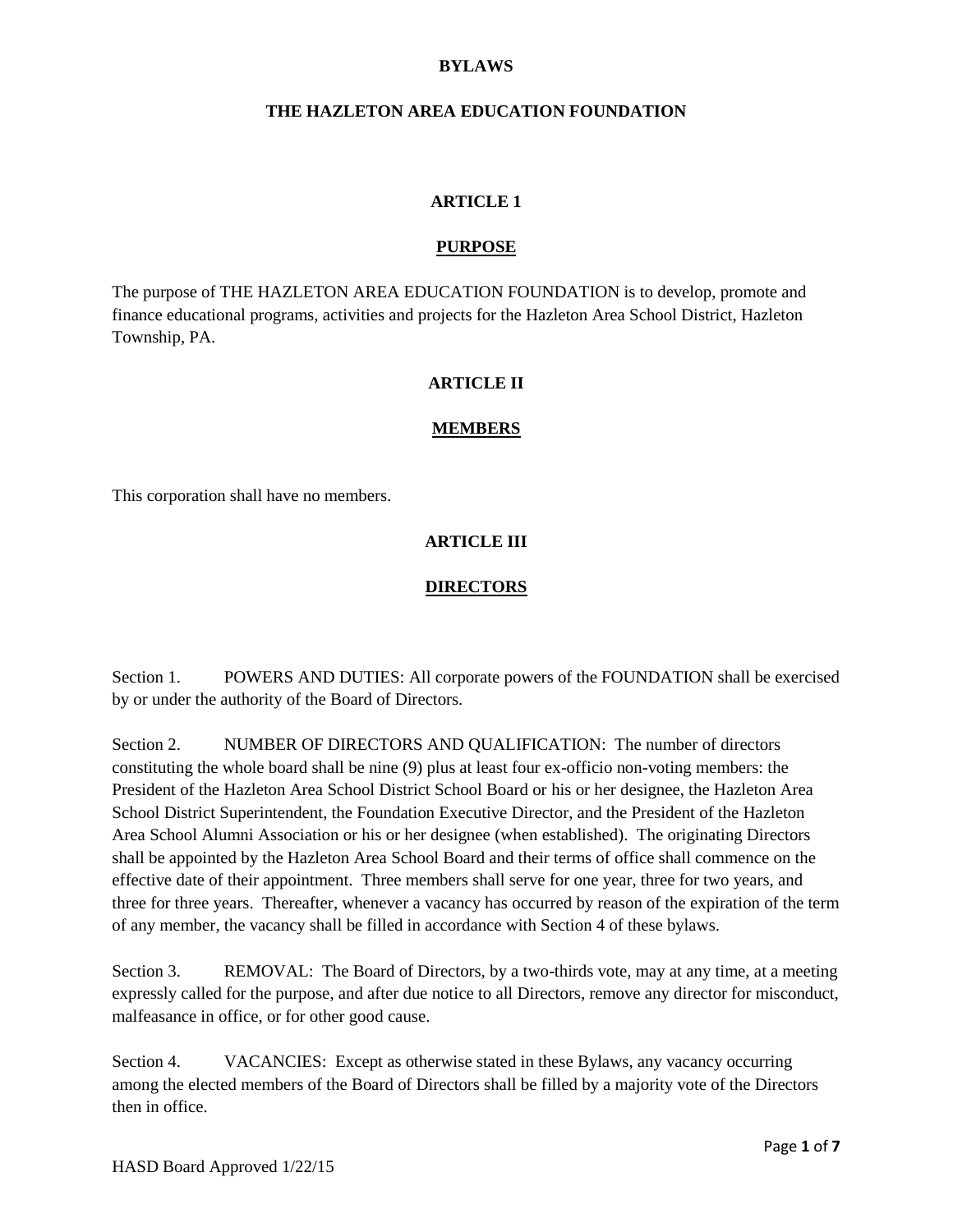Section 5. COMPENSATION: No Director shall receive, directly or indirectly, any compensation for his or her services as Director.

Section 6. TERM OF OFFICE AND ELECTION: Each elected Director shall serve for a term of three (3) years, and until a successor is elected and qualified, or until his or her earlier death, resignation or removal. One-third of the Directors shall be elected each year at the Annual Meeting by a majority vote of the Directors then in office. Nominations for Director may be submitted by the Nominating Committee or by individual Board members. No director shall serve more than two (2) consecutive terms. Any director who has previously served on the Board for more than three (3) years shall be eligible for re-election to the Board so long as at least one (1) year has elapsed since the expiration of his or her prior term of service. This section notwithstanding, the current members of the Board of Directors shall be eligible to serve out the remainder of his or her term as it exists at the time of this amendment so as to preserve the staggering of service originally provided for in this section.

### **ARTICLE IV**

# **OFFICERS**

Section 1. NUMBER: The officers of the FOUNDATION shall consist of President. a Vice President, a Secretary, a Treasurer, and such other officers as the Board of Directors may from time to time appoint.

Section 2. ELECTION AND TERM OF OFFICE: The officers of the FOUNDATION shall be elected annually by the Board of Directors, immediately following the election of Directors, at the regular Annual Meeting. Officers will be elected by a majority vote of the Directors then in office. Vacancies may be filled at any meeting of the Board of Directors. Each officer shall hold office until a successor shall have been duly elected and qualified, and each shall be eligible to succeed himself or herself in office.

Section 3. PRESIDENT: Subject to control of the Board of Directors, the President shall have general supervision of the affairs of the FOUNDATION. The President shall preside at all meetings of the Board of Directors, and shall have such other duties as may be prescribed by the Board. The President shall serve as an ex-officio member of all Committees, with the exception of the Nominating Committee.

Section 4. VICE PRESIDENT: In absence of the President, the Vice-President shall perform the duties of the President. The Vice-President shall have such other powers and duties as may be assigned by the Board.

Section 5. THE SECRETARY: The Secretary shall keep minutes of the proceedings of all meetings of the Board of Directors. The Secretary shall have custody of the seal of the Foundation and shall have authority to cause such seal to be affixed to, or impressed or otherwise reproduced upon all documents the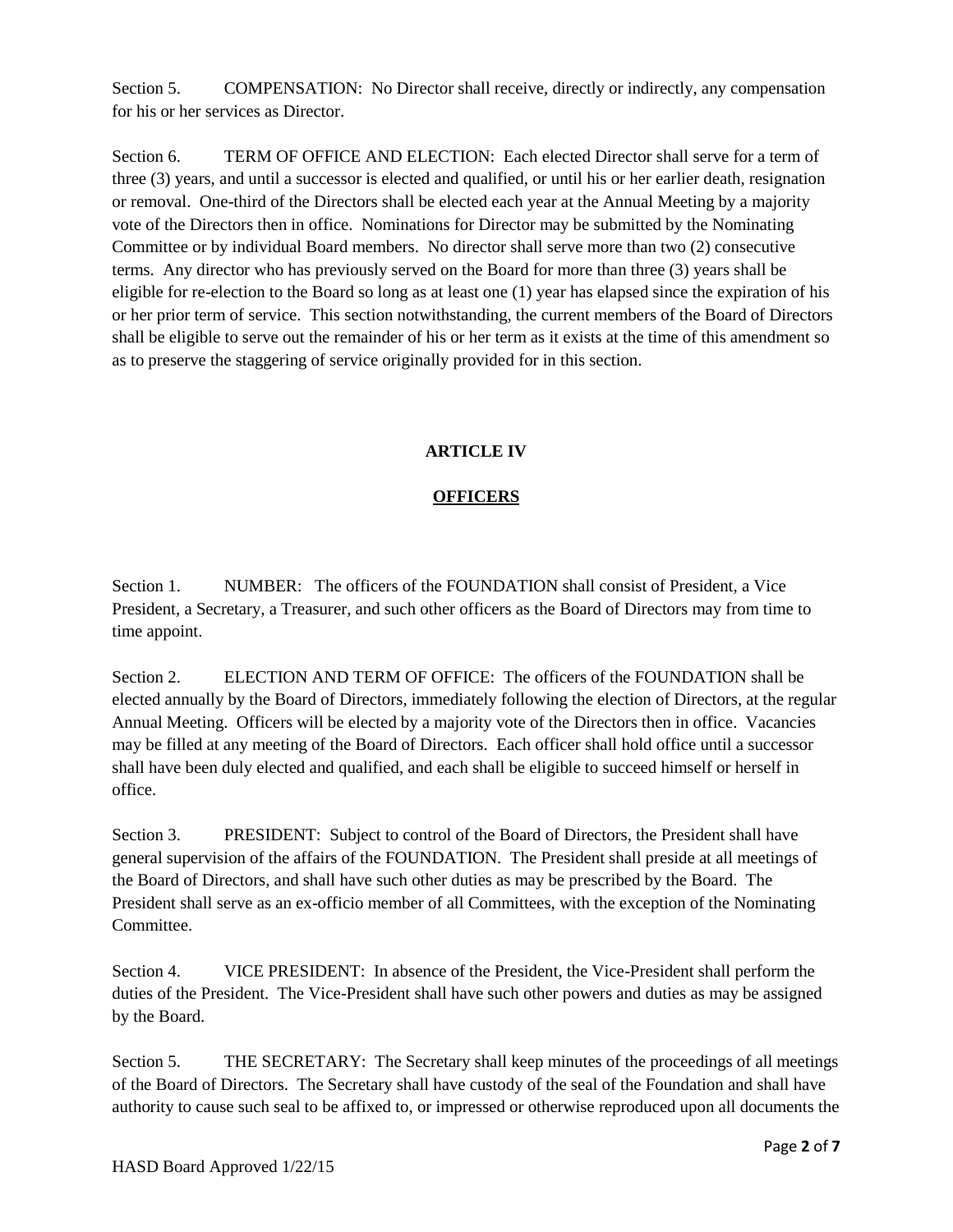execution and delivery of which on behalf of the Foundation shall have been authorized. The Secretary shall keep current records of the name, mailing address and telephone numbers of all Directors. The Secretary shall perform all duties and have such other powers as may from time to time be assigned by these bylaws, by the Board of Directors or by the President.

Section 6. THE TREASURER: The Treasurer shall have custody of the Foundation funds and securities and shall keep full and accurate records of all receipts and disbursements in books belonging to the Foundation. The Treasurer shall cause all monies and other valuable effects to be deposited in the name and to the credit of the Foundation in such depositories as may be designated by the Board of Directors. The Treasurer shall cause the funds of the Foundation to be disbursed when such disbursements have been duly authorized, taking proper vouchers for such disbursements and shall render to the President of the Board of Directors whenever requested, an account of all his or her transactions as Treasurer and of the financial condition of the Foundation. The Treasurer shall perform all duties and have all powers incident to the office of Treasurer and shall perform such duties and have other powers as may from time to time as assigned by these Bylaws, by the Board of Directors.

Section 7. REMOVAL: Any officer may be removed at any time for cause by a three-fourths vote of all Directors then in office.

Section 8. VACANCIES: Any vacancy occurring in any office of the Foundation shall be filled by the Board of Directors

### **ARTICLE V**

## **COMMITTEES**

Section 1. COMMITTEES: Except as otherwise stated in the Bylaws, the President shall appoint the members and designate the chair and other standing committees. Committees shall serve at the pleasure of the Board under such rules and regulations as the Board may approve.

Section 2. EXECUTIVE COMMITTEE: There shall be an Executive Committee composed of the officers of the Foundation plus three board members elected for a one-year term. The Executive Committee shall meet at the call of the President or any two officers to conduct the affairs of the Foundation between meetings of the Board. All action taken by the Executive Committee shall be subject to ratification by the Board.

### Section 3. STANDING COMMITTEES:

- A. Projects Committee: There shall be a Projects Committee whose responsibilities shall include review of proposals and recommendations for program allocations.
- B. Finance Committee: There shall be a Finance Committee whose responsibilities shall include planning for the solicitation of contributions in support of the Foundation's Purposes.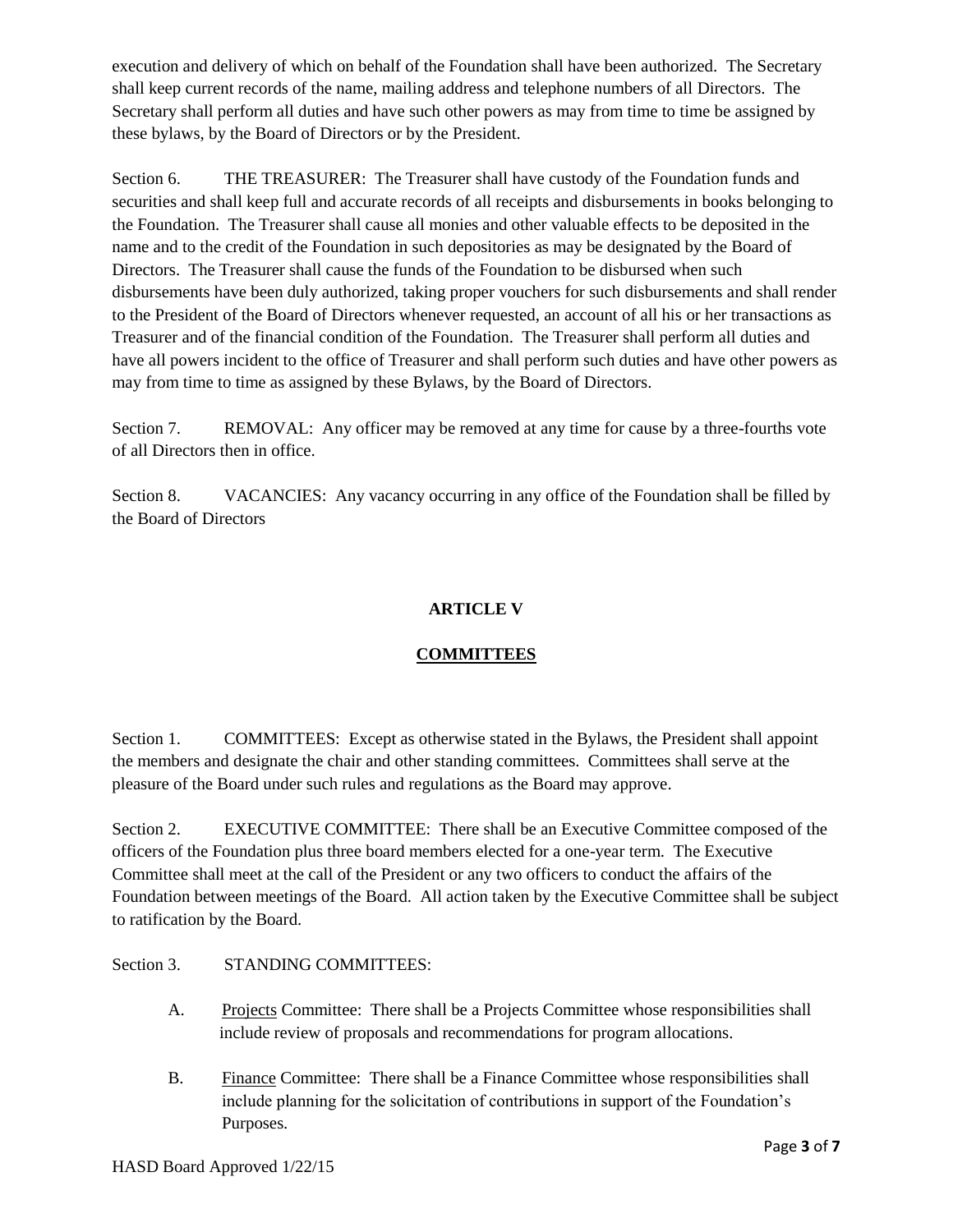C. Nominating Committee: There shall be a Nominating Committee of not less than three (3) persons. The Nominating Committee shall present nominations for Directors and Officers.

Section 4. Each standing committee may develop policies and procedures for the operation of that committee. In the event such policies and procedures are developed, the same shall be approved by a majority vote of the Board.

Section 5. OTHER COMMITTEES: The Board may create additional committees as needed.

Section 6. NUMBER OF DIRECTORS ON COMMITTEES: Each committee shall be made up of at least three (3) Directors of the Foundation. Each committee shall make annual and other reports as directed by the Board.

# **ARTICLE VI**

# **MEETINGS**

Section 1. ANNUAL MEETING: The Annual Meeting of the Board of Directors shall be held in the month of June as such date, time and place as the Board of Directors shall determine.

Secton 2. REGULAR MEETINGS: In addition to the Annual Meeting, regular meetings shall be held at least quarterly in January, April, and October; they shall be called by the President or any two Directors.

Section 3 NOTICE OF MEETINGS

- A. Written notice of the Annual Meeting shall be given to the Directors at least five (5) days before the meeting.
- B. Written notice of regular meetings shall be given to all the Directors a minimum of five (5) days prior to the meeting if delivered by first class mail or a minimum of forty-eight (48) hours prior to a meeting if notice is delivered personally or by telephone.

Section 4. QUORUM: A majority of all Directors then in office shall constitute a quorum at all meetings. All action of the Board of Directors, except as otherwise provided in the Bylaws, shall be by a majority vote of the Directors present and voting at any meeting.

Section 5. SPECIAL MEETINGS: A special meeting of the Board of Directors may be called upon written request of the President, or any two (2) Directors. Written notice of such special meeting shall be given to the Directors not less than five (5) days before such special meeting.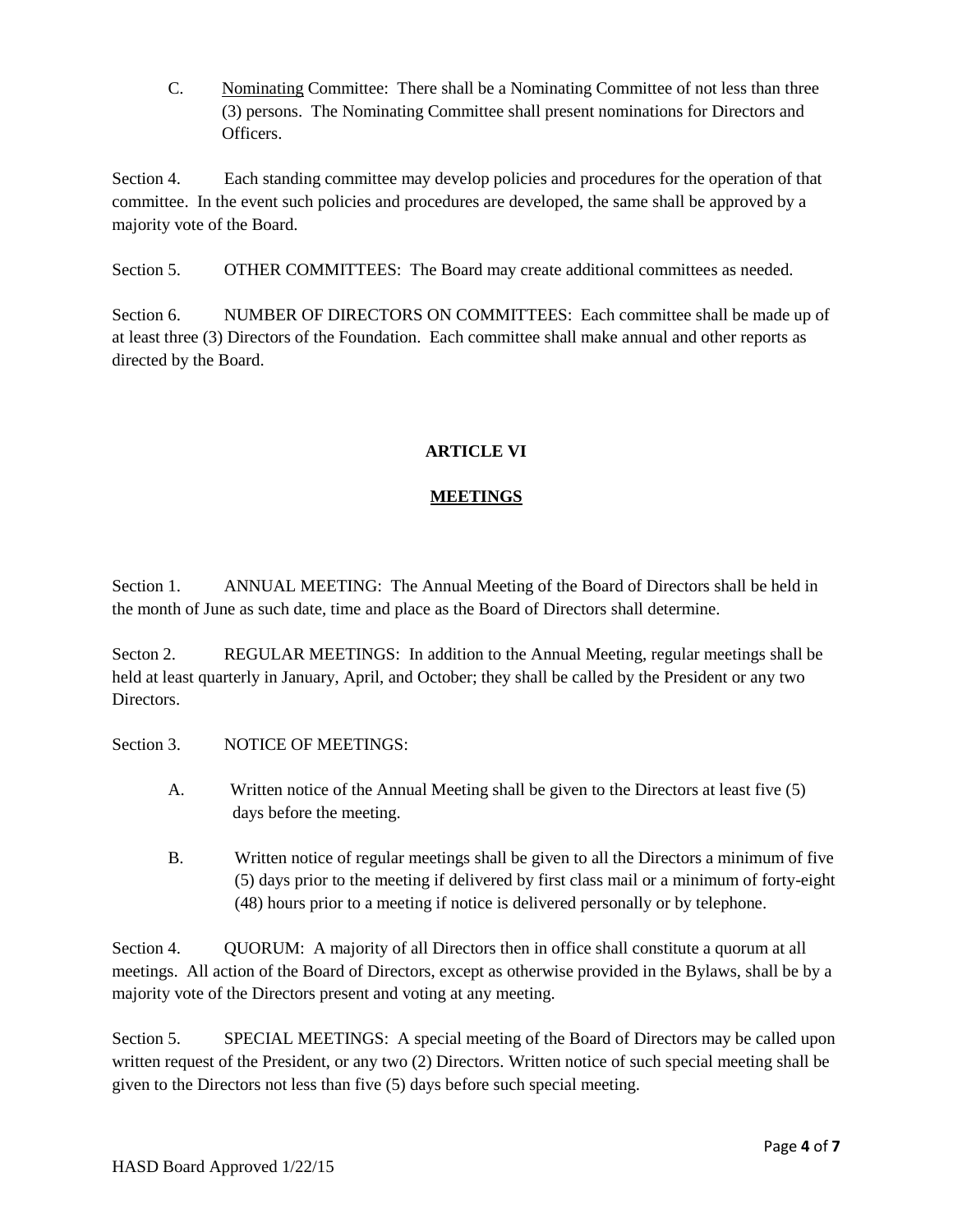Section 6. WAIVER OF NOTICE: Any Director may waive notice of any meeting in writing signed by said Director. However, the waiver of notice of a special meeting must include a statement of the proposal of said meeting. Attendance by a Director at any meeting of the Board is construed as a waiver of notice thereof.

Section 7. CONSENT OF DIRECTORS IN LIEU OF MEETING: Any action required or permitted to be taken at any meeting of the Board of Directors may be taken without a meeting if all members of the Board consent in writing, and the writings are filed with the minutes of the Board.

### **ARTICLE VII**

### **EXECUTION OF INSTRUMENTS**

Section 1. EXECUTION OF INSTRUMENTS GENERALLY: All documents, instruments or writings of any nature shall be signed by the President to his or her capacity as President, and shall be verified, acknowledged or otherwise attested by the Secretary.

Section 2. CHECKS, DRAFTS, ETC.: All notes, endorsements, acceptances and all written securities of the Foundation shall be signed by the Executive Director and the President or the Treasurer in such manner as the Board of Directors may from time to time determine. All checks and drafts on accounts and transfers of funds of the corporation shall be signed by the Executive Director and the President or the Treasurer.

## **ARTICLE VIII**

### **GENERAL PROVISIONS**

Section 1. CORPORATE SEAL: The Foundation shall have a corporate seal, which shall be used in the execution of the Foundation instruments, documents and other writings. The seal shall be circular in shape with the name of the Foundation, and the year of incorporation, 2012, on the outside and the word Seal in the center.

Section 2. FISCAL YEAR: The fiscal year of the corporation shall begin July 1 and end June 30 of each year.

Section 3. ANNUAL AUDIT: The books of the Foundation and of its Treasurer shall be audited annually by an independent public accountant. Copies of each annual audit shall be filed with the Foundation's Board of Directors.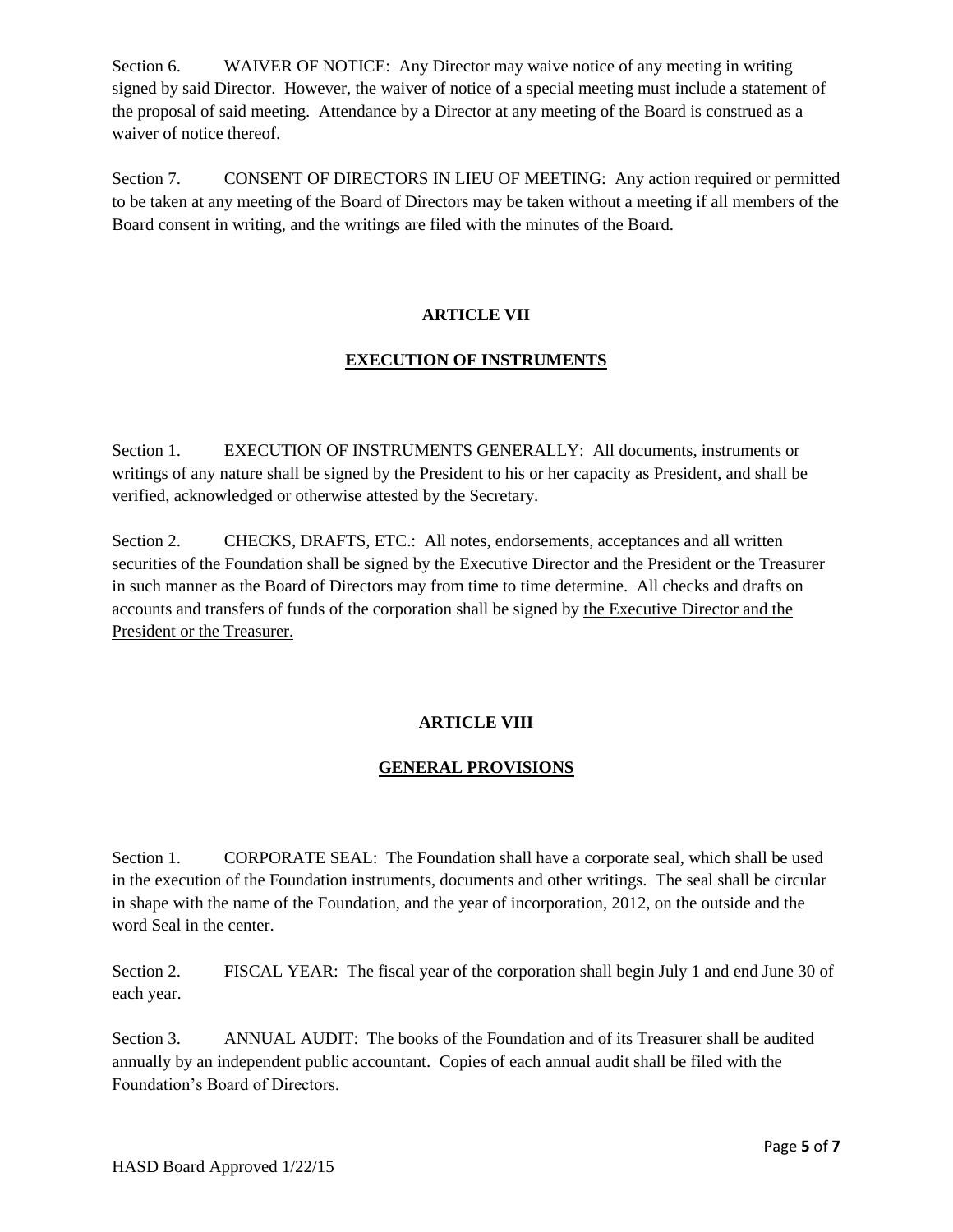Section 4. BOND FOR TREASURER: The Treasurer for the Foundation shall perform such duties as set out elsewhere in these Bylaws. In the performance of these duties he or she shall be in charge of the funds of the Foundation. The Treasurer shall be bonded annually throughout his or her term as Treasurer, and bond shall be in an amount set by the Board, exceeding the total value of funds controlled by the Treasurer during the next preceding fiscal year.

Section 5. LIABILITY INSURANCE: The Board of Directors may provide liability insurance for all Directors and Officers of the Foundation. Liability insurance shall be in such amounts, as the Directors deem requisite for the position and function of the individuals insured. It is the purpose of this section to insure directors, officers, and employees from pecuniary loss for carrying out their duties and responsibilities as assigned by the Board.

Section 6. RULES: Robert's *Rules of Order* (the most recent edition at the date of its use) shall be the parliamentary authority for all matters of procedure not specifically covered by these Bylaws or by other specific rules of procedure adopted by the Directors of the Foundation.

Section 7. REPORT TO DIRECTORS: The President shall furnish a written report annually to all Directors of the Foundation.

Section 8. NON-PROFIT CORPORATION LAW: As to all matters not inconsistent with the Bylaws, the provision of the Pennsylvania Non-Profit Corporation Law shall be applied for the purpose of governing the actions of this Foundation.

## **ARTICLE IX**

# **GIFTS AND DONATIONS**

Section 1. DESIGNATED GIFTS AND DONATIONS: Any gift or donation made to the Foundation, from any person, business or corporation, may be designated for a particular program or activity which is currently being carried on by the Foundation or may be designated to a particular purpose of the Foundation such as technical training, scholarships to deserving students, cultural enrichment, or otherwise. Any designated gift, if accepted by the Foundation, shall be used only for the purposes for which it has been designated, unless the donor has not provided sufficient direction to permit use of the donation. In the event, the Board is authorized to designate that donation consistently with the Foundation's Donor-Designated Contributions Policy. The Board is empowered to reject any gifts, which it deems in inappropriate.

Section 2. UNDESIGNATED GIFTS AND DONATIONS: Any gift or donation received by the Foundation which is not designated for a particular purpose, shall be used by the Foundation in such manner, as the Board deems best. Undesignated gifts may be merged by the Foundation with other undesignated gifts and used as a single unrestricted fund.